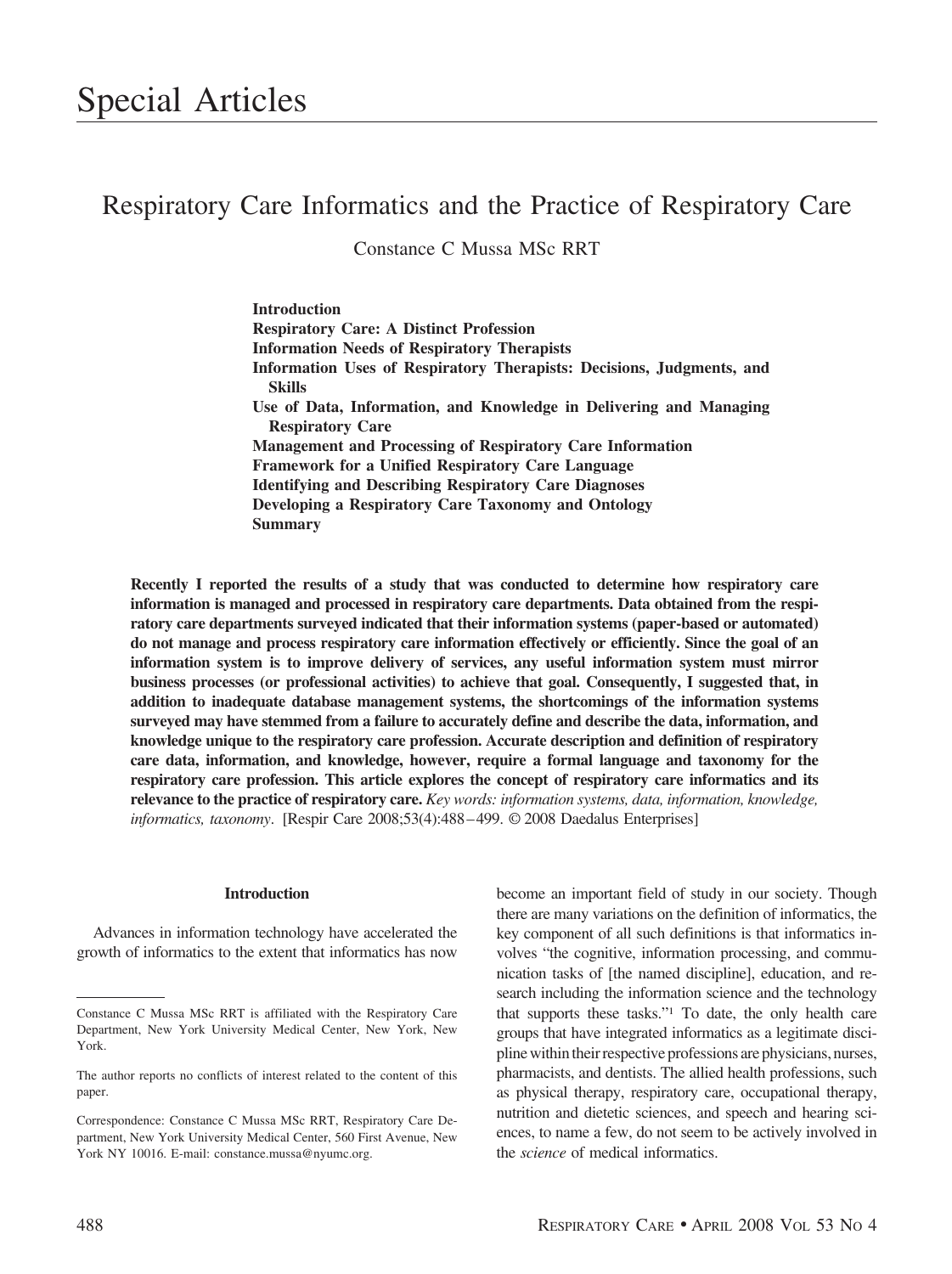The 1999 debate of the American College of Medical Informatics was an event of great importance to the field of medical informatics, because the debate focused on the proposition that medical informatics and nursing informatics are distinct disciplines that require their own core curricula, training programs, and professional identities. According toMasys et al, opponents of the proposition asserted

# SEE THE RELATED EDITORIAL ON PAGE 431

that informatics is built on a reusable and widely applicable set of methods that are common to all health disciplines, and that "medical informatics" continues to be a useful name for a composite core discipline that should be studied by all students, regardless of their professional orientation.2 Masys et al further assert that the purpose of the debate was to bring attention to contemporary views of the similarities and differences of the health-related disciplines involved in informatics training, research, and development. This historic debate raised a very important issue that is pertinent to the focus of this paper. During the debate, proponents of the idea that nursing informatics is a distinct discipline reminded their opponents that natural language processing requires decoding both syntax and semantics to convert text into computerized representations. This prompted one of the debate participants to make the following observation:

It is both essential to understand the base clinical disciplines that make up the various subfields of health informatics and it is impossible to construct a single, overarching field of health informatics that is anything but a concatenation of these subfields. Furthermore, since the definition of nursing and the definition of medicine are different from each other, this fundamental difference between these 2 fields jointly engaged in health care, demands fundamentally different informatics tools.2

This observation reinforces the cautionary statement made by another debate participant that one must be careful to note that "proximity, while it does not preclude parallelism, does not presuppose parity."2 It was resolved in this debate that medical informatics and nursing informatics are distinct disciplines that require their own core curricula, training programs, and professional identities. The focus here will be on the respiratory care profession and its relationship (if any) to informatics.

# **Respiratory Care: A Distinct Profession**

Many professions are authorized to practice in the same, related, or similar fields and as a result have overlapping practice areas. Courts, attorneys general, and, on occasion, even organized medicine have acknowledged that practice areas overlap and are not exclusive.3 In particular, respiratory care has overlapping practice areas with other professions. Pierson stated that:

> The term respiratory care, in addition to being the designated name of a distinct health care discipline, also refers to a collection of principles, skills, and patient needs that have arisen because of the nature of respiratory disorders and their effects on individuals. Respiratory care, however, is not synonymous with critical care medicine, or with pulmonary medicine or anesthesiology, although each of these medical specialties includes areas that coincide with aspects of the respiratory care profession.4

Although there is no standard definition of a profession, there are certain agreed-upon essential characteristics of a profession, namely, a period of extensive training, a specialized body of knowledge, a professional association, a code of ethics, and a process of certification or licensing.5,6 Respiratory care has all the above specified essential characteristics of a profession and is described within this context in more detail below.

Although respiratory care was established as a discrete health discipline in the late 1940s, it was not until 1974 that scientific inquiry into the efficacy of respiratory care treatment modalities was conducted. According to Weilacher's history of the American Association for Respiratory Care (AARC), prior to 1974, "respiratory care treatment modalities were based primarily on clinical impressions, not rigorous clinical studies."7 The Conference on the Scientific Basis of Respiratory Therapy,<sup>8</sup> supported jointly by the (then) National Heart and Lung Institute and the American Thoracic Society, was convened in May 1974 at the Temple University Conference Center at Sugarloaf in Philadelphia. Prominent scientists nationwide reviewed the efficacy of several modes of respiratory therapy, including oxygen therapy, aerosol therapy, and intermittent positivepressure breathing therapy. A surprising and disappointing outcome of that scientific review was that the efficacy of intermittent positive-pressure breathing therapy, the major clinical task of respiratory therapists (RTs), could not be established. Dismayed by this unexpected outcome, RTs decided that rigorous scientific investigation was necessary to determine the efficacy of respiratory care treatment modalities. Thus, the Sugarloaf Conference set the stage for scientific examination of every form of clinical respiratory therapy. In fact, the clinical practice guidelines developed by the AARC are based on the results of scientific inquiry and are currently used by RTs in their day-to-day practice of respiratory care.

Specialized training is necessary before an individual is permitted to practice respiratory care. The United States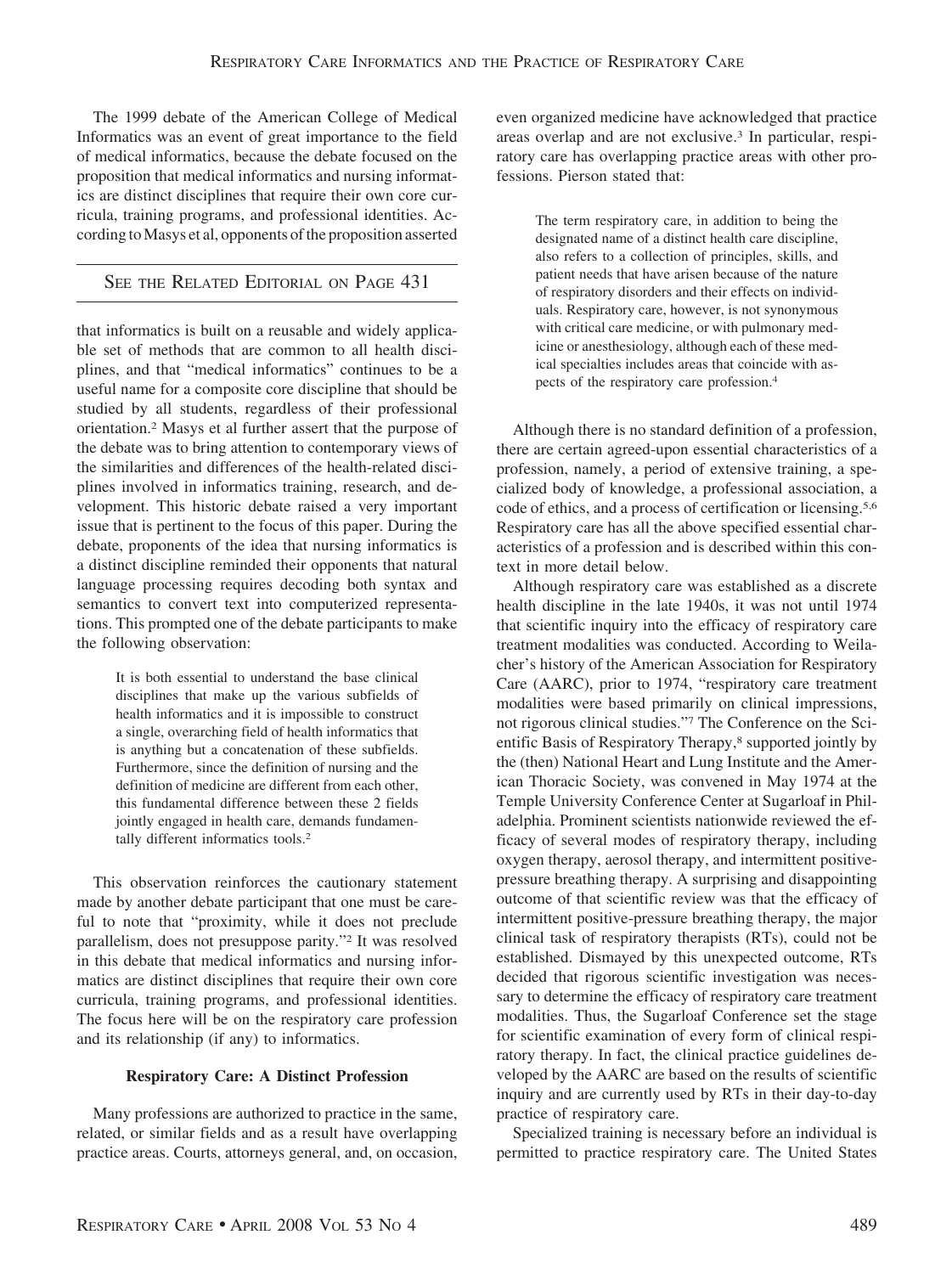Bureau of Labor Statistics *Occupational Outlook Handbook*<sup>9</sup> contains the following statement regarding training and other qualifications necessary for practicing respiratory care:

Formal training is necessary for entry into the field of respiratory care. Training is offered at the postsecondary level by colleges and universities, medical schools, vocational-technical institutes, and the armed forces. An associate's degree is required for entry into the field. Most programs award associate's or bachelor's degrees and prepare graduates for jobs as advanced RTs... Among the areas of study in respiratory therapy are human anatomy and physiology, pathophysiology, chemistry, physics, microbiology, pharmacology, and mathematics. Other courses deal with therapeutic and diagnostic procedures and tests, equipment, patient assessment, cardiopulmonary resuscitation, the application of clinical practice guidelines, patient care outside of hospitals, cardiac and pulmonary rehabilitation, respiratory health promotion and disease prevention, and medical recordkeeping and reimbursement.

The National Board for Respiratory Care offers certification and registration to graduates of programs accredited by the Commission on Accreditation of Allied Health Education or the Committee on Accreditation for Respiratory Care. Two credentials are awarded to respiratory therapists who satisfy the requirements: Registered Respiratory Therapist (RRT) and Certified Respiratory Therapist (CRT). Graduates from accredited entry-level or advanced-level programs in respiratory therapy may take the CRT examination. CRTs who were graduated from advanced-level programs and who meet additional experience requirements can take 2 separate examinations leading to the award of the RRT credential. All states (except Alaska and Hawaii), the District of Columbia, and Puerto Rico require respiratory therapists to obtain a license.9

The AARC recognizes that RTs have a moral obligation to deliver the highest quality respiratory care to patients and to respect the inherent dignity of every individual. Consequently, the AARC, which represents RTs across the United States, promulgated the *AARC Statement of Ethics and Professional Conduct*, <sup>10</sup> to guide ethical decision making and everyday professional conduct of RTs.

The preceding description of the characteristics of respiratory care suggests that it is indeed a profession, distinct from nursing, medicine, and other health care professions. Consequently, the information needs of RTs are not necessarily equivalent to those of other health care professionals. Moreover, the information systems designed and implemented under the auspices of medical informatics may not adequately meet the needs of the respiratory care profession, and may even have deleterious consequences for the profession.

#### **Information Needs of Respiratory Therapists**

Smith proposed 6 categories of information needed by physicians: (1) information on particular patients, (2) data on health and sickness within local populations, (3) medical knowledge, (4) local information on doctors available for referral, et cetera, (5) information on local social influences and expectations, and (6) information on scientific, political, legal, social, management, and ethical changes that affect both how medicine is practiced in a society and how doctors will interact with individual patients.11

Like other health care professions, the health information and data needs of respiratory care is not a single concept. More specifically, the health information and data needs of the respiratory care profession refer to the information needs of an RT, whose individual needs differ according to specialty (eg, perinatal/pediatric, adult, diagnostic, home care), level of responsibility, and work setting. Moreover, the practice of respiratory care requires the RT to assess problems, make decisions, exercise judgment, and perform services and procedures for patients who require respiratory care services. Thus, respiratory care information needs in this instance are defined by activities that support knowledge acquisition germane to the practice of respiratory care. The information needs of the respiratory care profession also include information that is directly related to the care of individual patients. In this instance, information needs are patient-specific and are defined by all patient care activities.

RTs' health information and data needs are determined not only by tasks but by other factors as well. More specifically, many organizational and social factors, as well as RTs' pre-existing knowledge, also influence information needs. For example, the restructuring of many health care organizations as a response to factors such as managed care has resulted in expansion of the role of RTs, which created a greater need for information regarding the management of patients with respiratory disorders. On the other hand, a well trained respiratory care staff with highly developed critical thinking skills may have less need for explanations and instructions to facilitate information gathering, decision making, and troubleshooting with respect to diagnosis and treatment.

Current health care literature has extensive coverage highlighting the move from traditional, intuition-driven clinical decisions to evidence-based practice, and the necessity for collaboration between researchers and practitioners to enhance the diffusion of knowledge and clinical reasoning that are supported by evidence-based practice innovations.12 Furthermore, because of new trends in health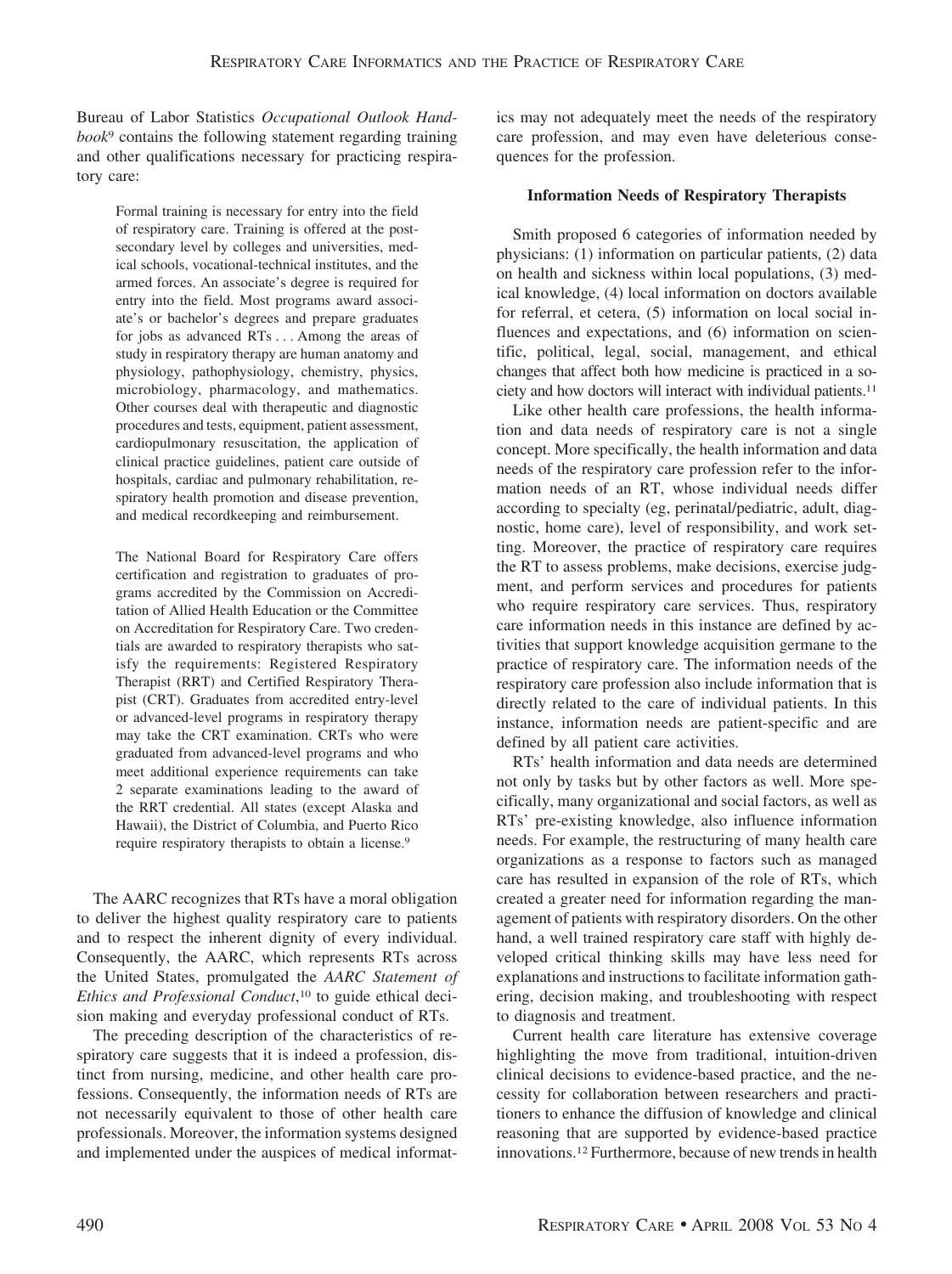care, such as managed care, health care personnel who know only discrete pockets of knowledge or who have specific clinical skills are no longer considered sufficient. The need for health care practitioners who have professional competence that exceeds technical training or clinical skills is increasing.13 More specifically, RTs are now being challenged to assume the role of decision makers and consultants, in addition to their specialized knowledge and skills. Furthermore, according to the American Medical Informatics Association, "the vast amount of knowledge that is necessary to make real-time decisions based on evidence-based medicine requires a union of knowledge bases and patient data through decision support and clinical guidelines." This means that research specific to respiratory care needs and applications is needed to create, integrate, and evaluate information technologies.

The respiratory care profession needs to become actively involved in defining and describing respiratory care data and information for patient care. This involves, at the very least, developing and testing the validity and reliability of clinical language for respiratory-care-related assessments, diagnoses, interventions, and outcomes. A step in the right direction is the development and refinement of the AARC's clinical practice guidelines, which can help to effectively determine "best practice" methodologies through the use of clinical decision-support systems for respiratory care. The clinical practice guidelines can serve as a template from which the decision-support system can prescribe diagnoses, actions, and processes. Ultimately, the goal of respiratory care informatics is to bridge the gap between information availability and use, to enhance patient care. This means that RTs must become actively involved in designing information systems in order to increase the likelihood that such systems adequately meet the information needs of the respiratory care profession.

#### **Information Uses of Respiratory Therapists: Decisions, Judgments, and Skills**

Decision making is the ability to reach a judgment or conclusion based on relevant supporting information. RTs routinely use information obtained from primary data, such as numerical blood gas values and fraction of inspired oxygen  $(F_{IO_2})$ , to inform an assessment or action such as the diagnosis of hypoxemia or determining appropriate ventilator settings for a particular patient based on disease process, clinical assessment, and pulmonary mechanics. According to Mishoe, "judgment, decision making, scientific reasoning, and lifelong learning are highly related and often used synonymously to mean critical thinking."13 Without appropriate, useful information, RTs will not be able to engage meaningfully in critical thinking skills to positively impact patient care. A review of the literature on

medical informatics reveals that health care workers underutilize the vast amount of information available to assist in medical decision making because this information is spread out across multiple sources, such as textbooks, policy and procedure manuals, instruction manuals, audio and video tapes, and human experts, to name a few. Accessing information from several different sources is labor-intensive and time-consuming, and synthesizing this information manually often leads to errors and redundancy. On the other hand, electronic storage of data involves organization of data in a logical manner, which enhances data retrieval and synthesis. Electronic databases also facilitate data integration so that clinicians can obtain patient care information from various sources, thus enabling them to see the "big picture" when making decisions.

In her qualitative study of critical thinking skills in respiratory care practice, Mishoe observed that the expert RTs she studied often obtained information for patient care decisions from bedside experimentation. More specifically, Mishoe describes the following scenario:

> The RTs experimented to make individual decisions for oxygen and aerosol therapy, ventilator management (including flow rate, respiratory rate, tidal volume, and mode), intubation, re-intubation, and extubation . . . The therapists used phrases such as "trial and error," "experimentation," and "working in the gray zones" to describe their methods for making individual clinical decisions.14

Though medicine is not an exact science and has involved trial and error in many instances, the above scenario suggests that it may be beneficial to have a computerized database of evidence-based guidelines that can be accessed via a decision-support module to augment RTs' decision making ability.

# **Use of Data, Information, and Knowledge in Delivering and Managing Respiratory Care**

The term "information" has several definitions. However, in terms of information systems concept, information may be defined as the increase in knowledge that may be deduced from a set of data, from the raw material that facts represent.15 In other words, information is data that has been interpreted or data that has meaning. The value that a piece of information contains, however, depends upon context. According to Clarke, "Until it is placed in an appropriate context, data is not information, and once it ceases to be in that context, it ceases to be information."16 This is consistent with the previous observation that the interpretation of respiratory care data often depends on the context. For example, if an RT is asked to evaluate a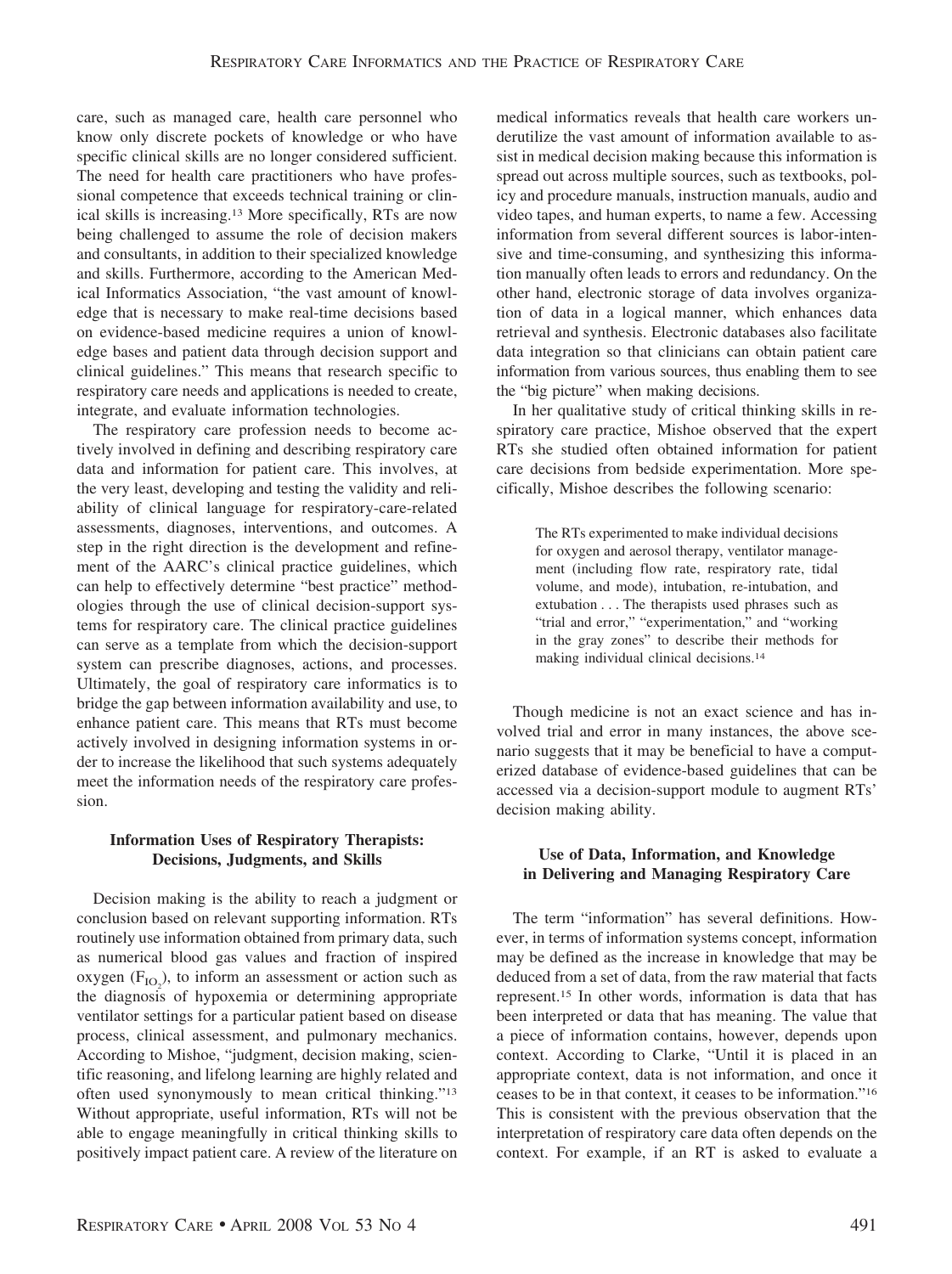patient who presents with exacerbation of asthma and is given a report that contains the patient's peak expiratory flow rate measurement, but has no information about the patient's baseline peak flow value or about when the measurement was taken (ie, before or after bronchodilator administration), it is difficult for the therapist to determine the appropriate dosage and frequency of bronchodilator therapy for the patient.

According to Graves and Corcoran, "Information has the attributes of accuracy, timeliness, and utility. Utility has the additional attributes of relevance and quality. Taken together with accessibility, these attributes determine the value of the information."17 Respiratory care is a technoclinical field that involves, to a large extent, cardiopulmonary support of critically ill patients. This means that RTs often need accurate information in a timely manner. Not only must the information be accurate and timely, it must also be relevant to the situation at hand and be of good quality. More specifically, the information obtained from the data should have enough integration and meaning to facilitate decision making or problem solving. For example, at the beginning of their tour of duty, RTs need to have enough information about their patients and work assignments to plan and prioritize their care of patients.

Moreover, in many cases, it is possible for RTs to quickly obtain important information about a patient, such as the patient's age group (eg, neonatal, pediatric, adult), severity of illness, and disease entity, from data attributes such as the type of respiratory care device being used (eg, oxygen delivery device) and the device settings (eg,  $F_{IO}$  or mechanical ventilation parameters). For example, the data,  $F_{IO_2} = 28\%$ , oxygen delivery device = mist tent, immediately conveys the information that the patient is a pediatric patient, since mist tents are used exclusively with pediatric patients. Thus, these data have been interpreted within the context of prior knowledge to convey information. Additionally, since RTs know that mist tents are usually used to relieve the symptoms of upper-airway swelling in pediatric patients, and that an  $F_{IO}$  of 28% is considered a relatively low concentration of supplemental oxygen, they may be able to deduce that this is a pediatric patient with croup or bronchiolitis and mild hypoxemia, who needs certain medical and respiratory care interventions. This reflects information synthesis (knowledge) based on experience and knowledge of respiratory care.

Standardization of medical language facilitates indexing, sorting, retrieving, and classifying varied medical data in clinical records, in information systems (for care and documentation and/or management), and in literature and research reports. The practice of respiratory care, like medicine and nursing, involves assessment, diagnosis, intervention, and outcomes. Consequently, any attempt to standardize language specific to the respiratory care profession should include the development of classification systems

that address concepts within the domains of assessment, diagnosis, intervention, and outcomes.

# **Management and Processing of Respiratory Care Information**

Although respiratory care technology has kept pace with technological advancements in health care in general, automated management and processing of respiratory care information has lagged behind that of other health care professions such as nursing, pharmacy, and medicine. This may be attributable to the fact that the respiratory care profession is not actively involved in studying the science of respiratory care information management. A study of the management and processing of respiratory care information by Mussa and Langsam revealed limited use of computer technology in the respiratory care departments studied. Moreover, it was reported that none of the information systems in those departments manage and process respiratory care information effectively or efficiently.18 Ford reported that there are only 3 commercial information systems developed specifically for the respiratory care profession. Moreover, current hospital information systems support only certain information needs of respiratory care departments.19 Most hospital information systems focus on administrative and financial data, physician order entry, laboratory and radiology data, and pharmaceutical data. Documented respiratory care data are seldom captured and aggregated in these systems to facilitate information synthesis, linkage of respiratory care interventions and outcomes and evaluation of cost-effectiveness of care.

Recognizing the need for automated information systems to support the activities of RTs, some respiratory care managers have utilized the talents of RTs and the expertise of hospital information technology personnel to build ad hoc, stand-alone automated departmental information systems.20,21 However, most often these systems address only basic information needs of RTs, such as billing, charting, and providing a more organized list of patients receiving respiratory care services. One major shortcoming of current automated respiratory care information systems is that their design is based on current tasks performed by RTs, because there is no respiratory care ontology to facilitate data modeling. A domain ontology helps to refine terms and check for consistency, accuracy, and completeness during the design phase. Additionally, the use of a domain ontology during systems development "provides a mechanism to interpret and understand the problem descriptions" (ie, information that needs to be addressed), helps to reconcile system objectives presented from multiple perspectives, and enhances reusability of the system. Moreover, a robust and accurate ontology facilitates the development of a system that supports knowledge sharing,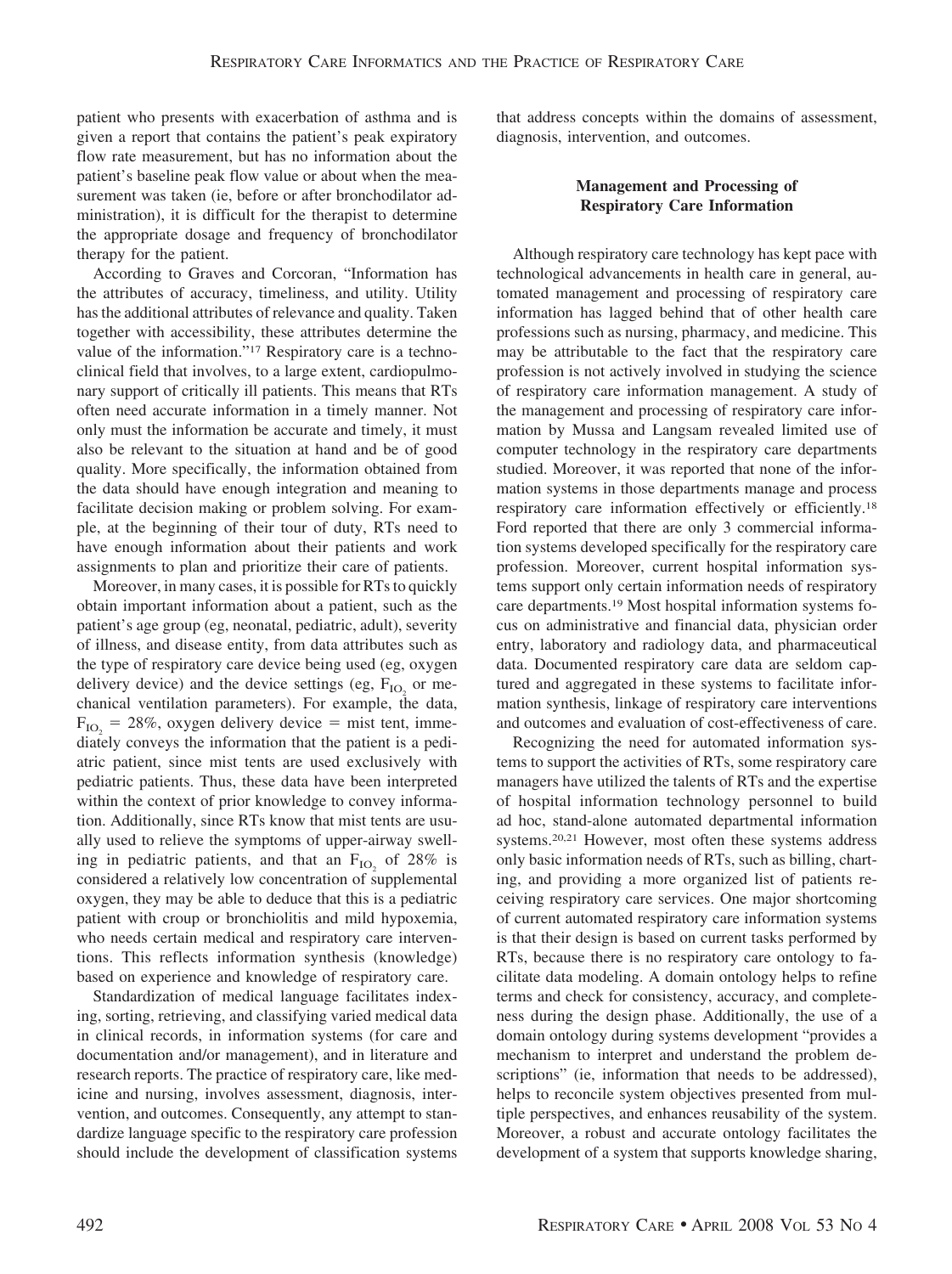which is an important attribute of clinical information systems.22

## **Framework for a Unified Respiratory Care Language**

Like the language used in medicine, nursing, and other health care professions, the language used by RTs is complex. Moreover, the terms used are often vague and imprecise. For example, the term "increased work of breathing" is often used, but this term is not rigorously defined. Although this does not prevent RTs from communicating well, it complicates the use of computers in respiratory care practice and research. Since today's computer systems require some form of structured terminology to process data according to pre-programmed rules, ambiguities must be resolved and vocabulary standardized in order to collect information for documentation, clinical research, or medical decision making. This is usually achieved by creating classifications and coding systems.

According to van Bemmel and Musen, in a classification, concepts are ordered according to generic relations. Generic relations are relations of the type "A is a kind of B," for example, pneumonia is a kind of lung disease.<sup>23</sup> Furthermore, classifications contain concepts within a certain domain. Examples of domains are assessment, diagnosis, intervention, and outcome. Most classifications used in current medical information systems are based on diagnoses (eg, the International Classifications of Diseases, 9th edition, and the Systematized Nomenclature of Medicine—Clinical Terms). In fact, the nursing profession's concern for the lack of standardization of nursing language resulted in successful implementation of a diagnosis-based classification system to standardize nursing language: the North American Nursing Diagnosis Association Classification of Nursing Diagnoses.24 One nursing scholar asserted, "If we cannot name it, we cannot control it, finance it, teach it, research it, or put it in public policy. It is clear that the future of nursing depends on systematic efforts to label and define nursing contributions to health care."25 The same holds true for the respiratory care profession. This has motivated me to explore the idea of identifying and describing diagnoses that reflect the activities of RTs. Standardized respiratory care diagnoses could help RTs develop respiratory care plans for their patients.

# **Identifying and Describing Respiratory Care Diagnoses**

Though there are medical diagnoses based on disorders of the respiratory system, a thorough search of the relevant literature did not yield any research on the general topic of diagnoses specific to the respiratory care profession. However, experience suggests that there are diagnoses specific

to the practice of respiratory care. It must be emphasized that respiratory care diagnoses are not medical diagnoses, because RTs are not trained to make medical diagnoses. Rather, what are referred to as respiratory care diagnoses are patient reactions to an impaired respiratory system that are identified by RTs and can be addressed by respiratory care interventions. Such diagnoses might include patientventilator asynchrony; mechanical ventilation, ineffective; respiratory self-care deficit: suctioning, tracheostomy care; respiratory health promotion practices, impaired; selftreatment of acute inflammation-induced airway obstruction, ineffective; self-treatment of asthma, ineffective; peak flow monitoring, noncompliance with; work of breathing, altered: high risk for imposed work of breathing above physiologic load (resistive loads, lung and chest wall elastic loads); air hunger; and pulmonary hygiene, impaired. An expansion of the proposed respiratory care diagnoses is presented in Tables 1 through 6, which employ the North American Nursing Diagnosis Association<sup>24,26</sup> format for nursing diagnoses. The diagnoses are grouped according to shared characteristics, under the following proposed diagnostic categories:

Respiratory mechanics Gas exchange Ventilatory assistance Respiratory disease self-management Lung/airway defense Patient teaching/learning

The proposed respiratory care diagnoses by no means exhaust the conceivable diagnoses specific to the respiratory care profession, but serve as a starting point for respiratory care data definition. Some of these respiratory care concepts and their relationships are presented in Figure 1.

### **Developing a Respiratory Care Taxonomy and Ontology**

A taxonomy identifies membership in classes or subclasses within a domain. "An ontology on the other hand, defines a set of constructs used to represent real-world phenomena."27 In other words, it completely describes a domain. Ontology building is a structured process that consists of specific activities, namely, specification (defining the purpose and scope of the ontology), conceptualization (description of domain concepts and their relationships), formalization (translation of conceptual model to a formal model), implementation (use of a formal knowledge representation language to write the formal model [eg, first-order logic]), maintenance (updating and correcting the ontology), knowledge acquisition (obtaining knowledge about the domain from domain experts), evaluation (assess the completeness, accuracy, usefulness and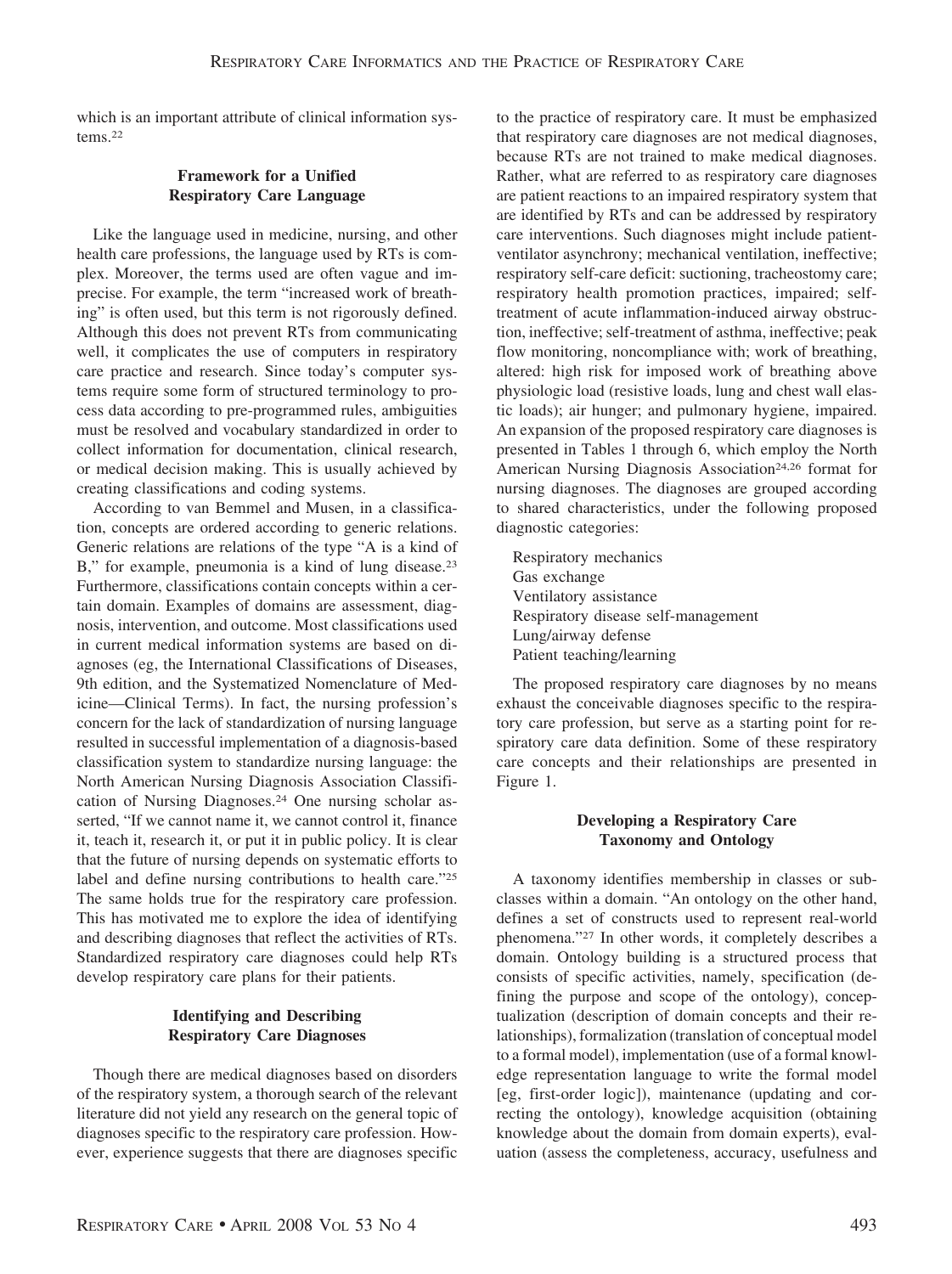| Table 1. | Respiratory Care Diagnoses Related to an Individual's |
|----------|-------------------------------------------------------|
|          | Reactions to Problems With Ventilatory Assistance     |

| Problem            | Patient-ventilator dyssynchrony<br>Definition: A state in which there is a conflict<br>between the timing of mechanically<br>delivered breaths and spontaneous breaths,<br>putting the individual at risk for ineffective<br>mechanical ventilation                     |
|--------------------|-------------------------------------------------------------------------------------------------------------------------------------------------------------------------------------------------------------------------------------------------------------------------|
| Etiology           | Related factors<br>Pain or anxiety-induced breathing<br>irregularity                                                                                                                                                                                                    |
|                    | Inappropriately set ventilator parameters<br>Severely compromised respiratory system<br>Equipment malfunction (eg, obstructed<br>exhalation valve, air leak)<br>Compromised artificial airway (eg, kink in<br>endotracheal tube, loss of cuff integrity,<br>mucus plug) |
| Signs and symptoms | Defining characteristics                                                                                                                                                                                                                                                |
|                    | Subjective                                                                                                                                                                                                                                                              |
|                    | Dyspnea                                                                                                                                                                                                                                                                 |
|                    | Expressed fear/anxiety                                                                                                                                                                                                                                                  |
|                    | Objective                                                                                                                                                                                                                                                               |
|                    | Activation of ventilator alarms (eg,                                                                                                                                                                                                                                    |
|                    | volume and pressure limit alarms)                                                                                                                                                                                                                                       |
|                    | Stacking of breaths, as evidenced by a<br>significant increase in expiratory tidal<br>volume over inspiratory tidal volume                                                                                                                                              |
|                    | Tachypnea<br>Inverted inspiratory-expiratory ratio<br>Observed abnormalities in the display of<br>flow, volume, and airway pressure<br>signals                                                                                                                          |
| Problem            | Mechanical ventilation, ineffective<br>Definition: A state in which the goals of                                                                                                                                                                                        |
|                    | mechanical ventilation have not been met<br>(ie, achieve and maintain adequate<br>pulmonary gas exchange with minimal lung<br>injury, and decrease the individual's work<br>of breathing).                                                                              |
| Etiology           | Related factors                                                                                                                                                                                                                                                         |
|                    | Decreased lung compliance                                                                                                                                                                                                                                               |
|                    | Increased airway resistance                                                                                                                                                                                                                                             |
|                    | Inappropriately set ventilation parameters<br>Patient-ventilator dyssynchrony                                                                                                                                                                                           |
| Signs and symptoms | Defining characteristics<br>Subjective<br>Dyspnea<br>Objective<br>Deviation of blood gas values from<br>acceptable range<br>Paradoxical breathing<br>Tachypnea<br>Diminished breath sounds                                                                              |
|                    | Inadequate chest excursion                                                                                                                                                                                                                                              |
|                    | Tachycardia                                                                                                                                                                                                                                                             |

usability of the ontology), and documentation (detailed report about the process). The 3 most frequently used ontology-building methodologies are TOVE (Toronto Virtual Enterprise ontology project), ENTERPRISE, and METHONTOLOGY.28 Of the 3, the most recent methodology is METHONTOLOGY, which is heavily influenced by software engineering methodologies. METHONTOLOGY can be used by domain experts (eg, RTs) with little or no formal knowledge-representation skills to construct intermediate conceptual representations of domain knowledge, which can later be formalized with the help of knowledge engineers.

Like any other domain ontology, a respiratory care ontology would consist of terms, relationships, and axioms (statements assumed to be true). Unambiguous and coherent definition of all concepts, such as respiratory care diagnoses and interventions, would be required. Developing a respiratory care taxonomy and ontology for the respiratory care profession can be accomplished by forming a working group within the AARC that consists of expert RTs. Members of this working group would need to identify and apply an appropriate research methodology such as the Grounded Theory qualitative research approach to identify and describe concepts unique to the respiratory care profession that add value to the patient care process. "Grounded theory is used to develop a theory inductively and contextually from a corpus of data and involves data analysis to discover or label variables, which are referred to as categories, concepts, or properties, and their interrelationships."29 Sources of data include brainstorming, interviews, questionnaires, observations, work sampling, and literature review. Members of the working group may also use their own work experience as an additional data source. A qualitative analysis tool can be used to code and analyze the data to facilitate identifying, labeling and defining key respiratory care concepts that describe patient findings, patient responses to respiratory system dysfunction, events, and interventions. The relationships between concepts can also be identified and described during this process.

An independent respiratory care taxonomy is necessary to define aspects of the patient care process that are distinctive to the respiratory care profession. This has the potential to increase the visibility of respiratory care contributions to patient care in health care databases, because a respiratory care taxonomy would facilitate standardized respiratory care documentation in patient records. Although a broad taxonomy and classification system for health care is a desirable goal, domain-specific taxonomies (eg, nursing, radiology, respiratory care) are necessary to present a more complete picture of the patient care process. Moreover, domain-specific terminologies can serve as "interlocking extensions of larger terminologies, patient findings, and outcomes."30 For example, the term "work of breathing" has a different meaning for the RT than it does for the nurse or the physical therapist. More specifically, work of breathing may be increased by inappro-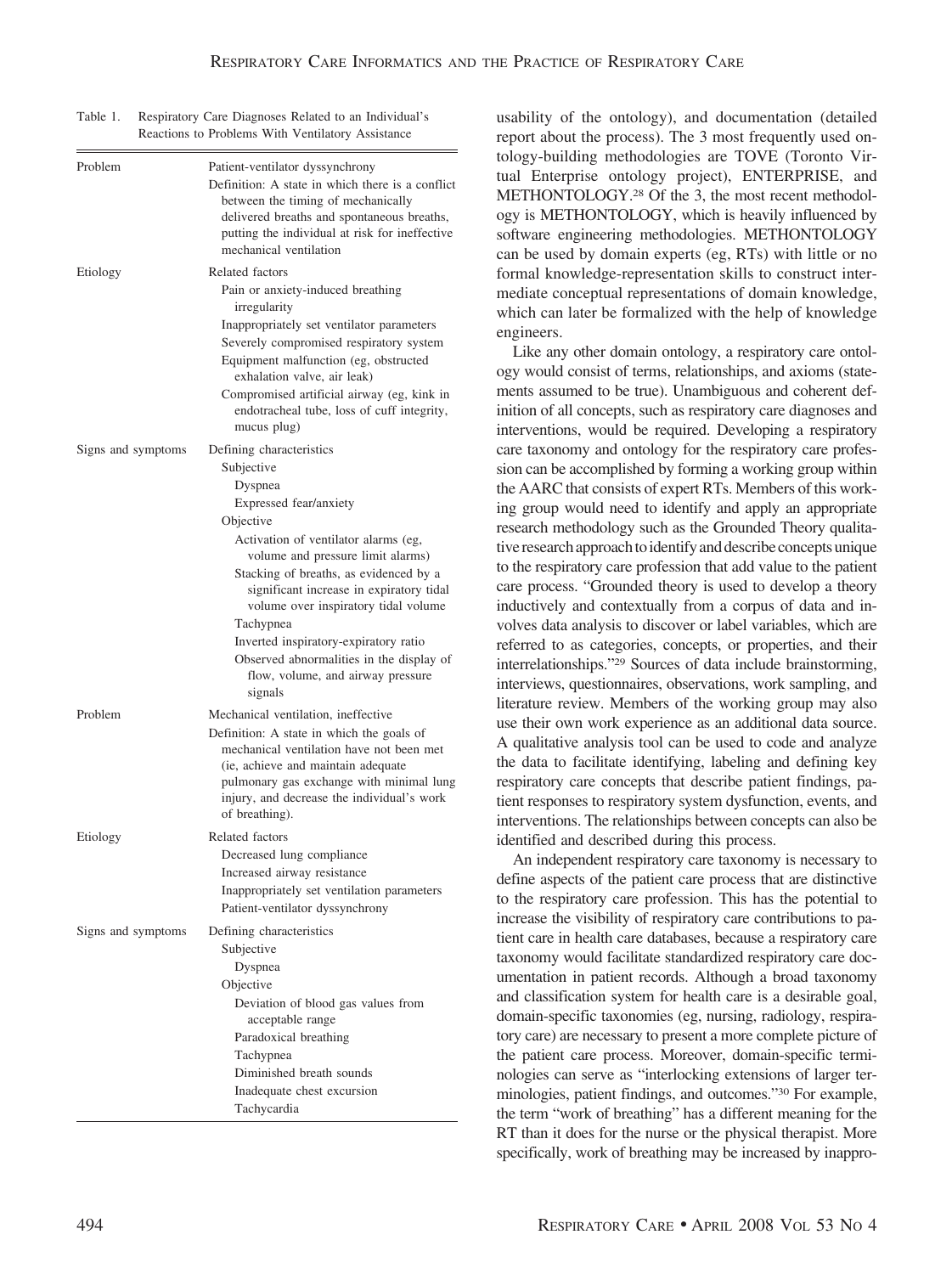|  | Table 2. Respiratory Care Diagnoses Related to an Individual's Reactions to Patient Teaching/Learning Problems |  |  |  |  |
|--|----------------------------------------------------------------------------------------------------------------|--|--|--|--|
|  |                                                                                                                |  |  |  |  |

| Problem            | Respiratory self-care deficit: suctioning, tracheostomy care<br>Definition: The state in which the individual experiences an impaired ability to perform or complete suctioning,<br>tracheostomy care, or respiratory care equipment cleaning/changing for her/himself                                                                                                                                                                                                                                                                     |
|--------------------|--------------------------------------------------------------------------------------------------------------------------------------------------------------------------------------------------------------------------------------------------------------------------------------------------------------------------------------------------------------------------------------------------------------------------------------------------------------------------------------------------------------------------------------------|
| Etiology           | Related factors<br>Hypoxia-induced intolerance to activity<br>Inadequate knowledge of self-care skills<br>Unresolved fears and anxieties regarding failure of life-support devices<br>Knowledge deficit<br>Lack of knowledge of lung health promotion behaviors                                                                                                                                                                                                                                                                            |
| Signs and symptoms | Defining characteristics<br>Subjective<br>Reported dyspnea on exertion<br>Objective<br>Oxygen saturation $< 90\%$ on room air<br>Display of fear during brief separation from life-support device<br>Observed lack of knowledge in lung health promotion behaviors                                                                                                                                                                                                                                                                         |
| Problem            | Respiratory health-promotion practices, impaired<br>Definition: The state in which an individual's behavior and/or the environment threatens the optimal<br>functioning of the respiratory system                                                                                                                                                                                                                                                                                                                                          |
| Etiology           | Related factors<br>Personal health beliefs<br>Apathy<br>Susceptibility to peer pressure<br>Lack of knowledge regarding behaviors that optimize respiratory system function<br>Environmental deficiencies                                                                                                                                                                                                                                                                                                                                   |
| Signs and symptoms | Defining characteristics<br>Subjective<br>Expressed belief that risk for impairment of the respiratory system does not exist<br>Expressed lack of interest in changing behavior<br>Perceived or observed inability to control environment<br>Objective<br>Demonstrated knowledge deficit regarding respiratory health promotion practices<br>Reported or observed inability to abandon practices such as smoking that threaten respiratory system<br>health<br>Reported exposure to allergens and respiratory irritants on a regular basis |
| Problem            | Peak Flow Monitoring, non-compliance with<br>Definition: The state in which the individual encounters barriers to measuring and establishing a "personal"<br>best" peak expiratory flow rate and monitoring this parameter on a consistent basis                                                                                                                                                                                                                                                                                           |
| Etiology           | Related factors<br>Lack of knowledge<br>Unavailability of equipment<br>Disinterest                                                                                                                                                                                                                                                                                                                                                                                                                                                         |
| Signs and symptoms | Defining characteristics<br>Subjective<br>Expressed skepticism regarding necessity of taking peak flow measurements<br>Expressed lack of interest<br>Verbalization of uncertainty regarding the correct peak flow measurement technique<br>Objective<br>Demonstrated knowledge deficit with regard to importance of peak flow measurement<br>Demonstrated knowledge deficit regarding procedure for establishing "personal best" and performing peak<br>flow maneuver<br>Reported or observed unavailability of equipment                  |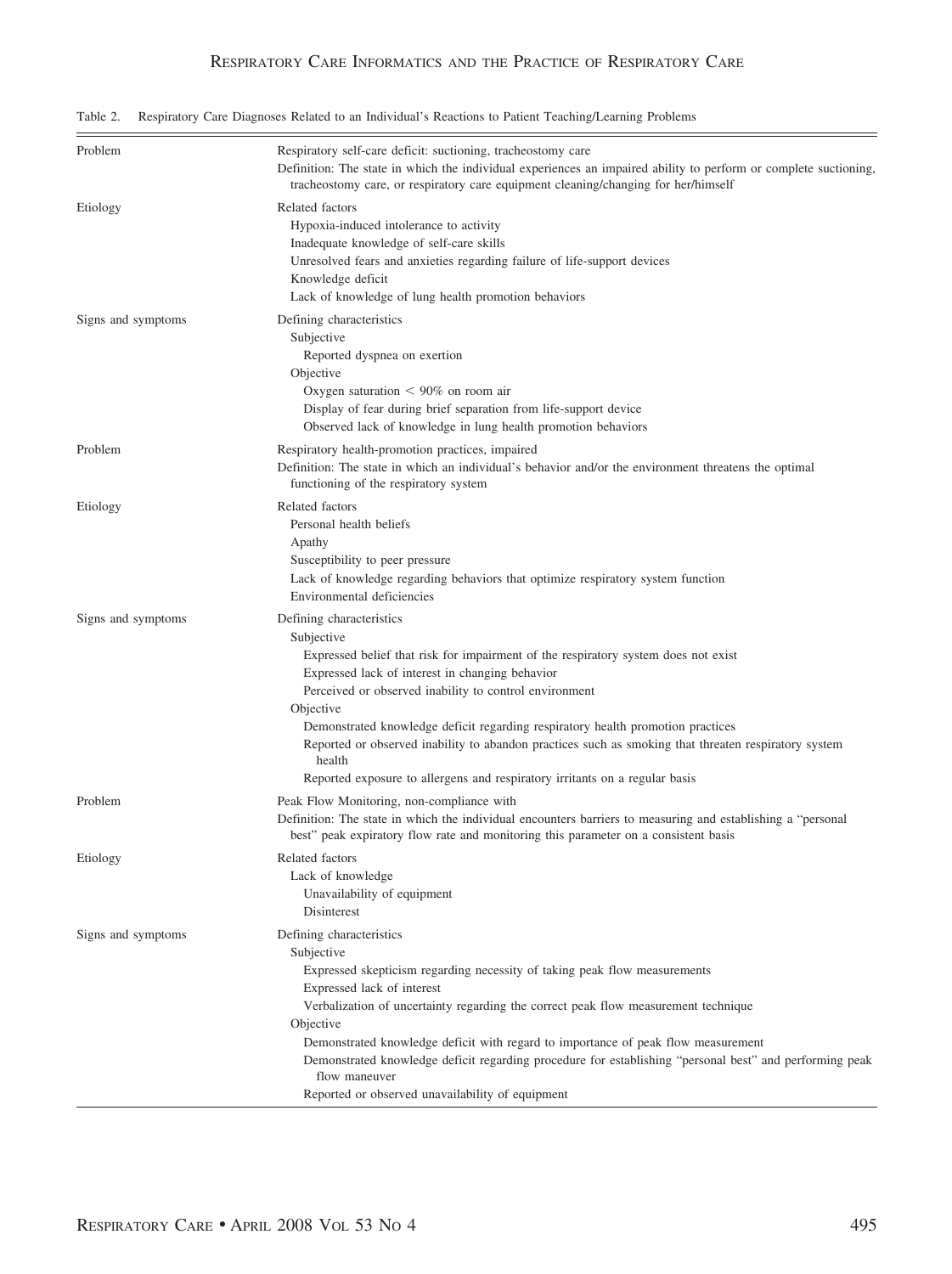| Problem            | Self-treatment of acute inflammation-induced airway obstruction, ineffective<br>Definition: Inability to independently administer inhaled respiratory medications to prevent or treat acute airway<br>obstruction triggered by an inflammatory response                                                                                                                                                                                                                                                                                 |
|--------------------|-----------------------------------------------------------------------------------------------------------------------------------------------------------------------------------------------------------------------------------------------------------------------------------------------------------------------------------------------------------------------------------------------------------------------------------------------------------------------------------------------------------------------------------------|
| Etiology           | Related factors<br>Inability to assemble equipment due to physical limitations or lack of knowledge<br>Incorrect technique<br>Incorrect dosing<br>Use of wrong medication<br>Equipment malfunction<br>Fear/anxiety                                                                                                                                                                                                                                                                                                                      |
| Signs and symptoms | Defining characteristics<br>Subjective<br>Verbalized uncertainty in assembling equipment<br>Expressed fear/anxiety<br>Complaints such as, "My inhaler never helps me"<br>Objective<br>Demonstrated inability to assemble equipment<br>Demonstrated incorrect technique<br>Lack of knowledge regarding correct dosing and medication<br>Frequent emergency room visits that do not require hospitalization; good response to bronchodilator when<br>administered by health care personnel                                                |
| Problem            | Self-management of asthma, ineffective<br>Definition: The state in which the individual encounters barriers in adhering to her/his specified asthma action<br>plan leading to frequent exacerbations of asthma symptoms requiring health provider intervention                                                                                                                                                                                                                                                                          |
| Etiology           | Related factors<br>Impaired cognitive skills<br>Insufficient finances<br>Knowledge deficit<br>Inadequate support system<br>Perceived or observed inability to control environment<br>Desire to "fit in" with one's social group                                                                                                                                                                                                                                                                                                         |
| Signs and symptoms | Defining characteristics<br>Subjective<br>Expressed difficulty in understanding relevant instructions<br>Expressed fear/anxiety of being ridiculed by peers when engaging in behaviors that conform to asthma<br>action plan<br>Reported or observed lack of personal support, finances<br>Reported or observed lack of financial and/or other resources<br>Objective<br>Demonstrated impairment of cognitive skills<br>Demonstrated knowledge deficit with regard to controlling symptoms<br>Reported or observed isolation from peers |

Table 3. Respiratory Care Diagnoses Related to an Individual's Reactions to Respiratory Disease Self-Management Problems

priately set parameters on a ventilatory assistive device or malfunction of the device. On the other hand, it may be increased by cardiac dysfunction or abdominal distention due to gastrointestinal dysfunction. Thus, increased work of breathing requires different interventions from a nurse and an RT and would therefore be defined one way in a respiratory care taxonomy and another way in a nursing taxonomy, to recognize both nursing and respiratory contributions to patient care. A unified ontology for health care, which does not yet exist, would greatly facilitate interaction between the different clinical taxonomies. A complete and robust respiratory care ontology would enable the building of automated respiratory care information systems that are interoperable with other clinical information systems.

#### **Summary**

The centerpiece of the discipline of informatics is the conceptual modeling of and computational representation of domain knowledge and data. Therefore, even though sub-disciplines within informatics rely on the same kinds of fundamental building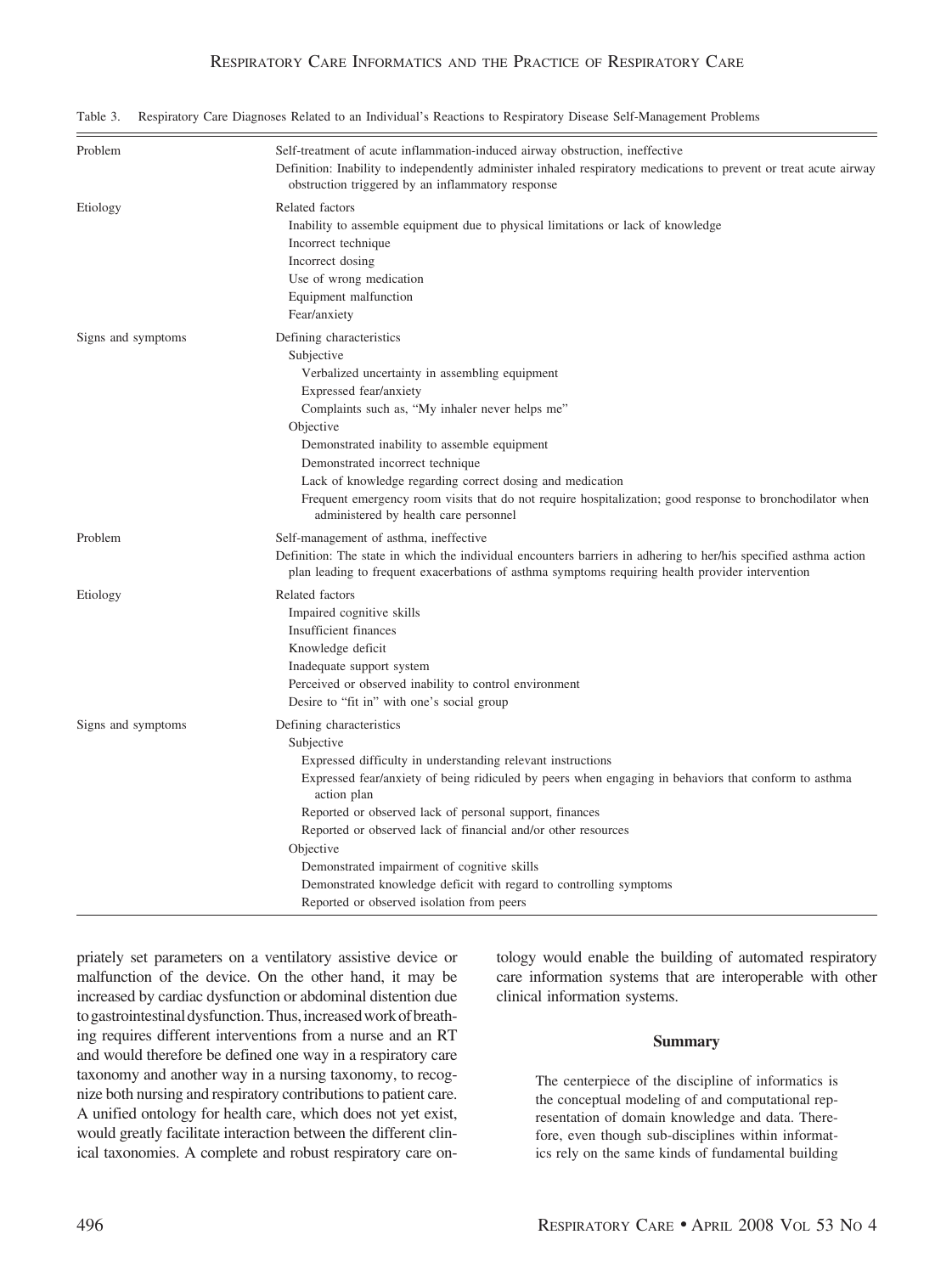| Reactions to Problems With Respiratory Mechanics | Reacti                                                                                                                                                                                                                                                                                                                                                                                                  |                              |
|--------------------------------------------------|---------------------------------------------------------------------------------------------------------------------------------------------------------------------------------------------------------------------------------------------------------------------------------------------------------------------------------------------------------------------------------------------------------|------------------------------|
| Problem                                          | Work of breathing, altered: high risk for<br>imposed work of breathing above physiologic<br>load (resistive loads, lung and chest wall<br>elastic loads)<br>Definition: The state in which a mechanically<br>ventilated individual experiences respiratory<br>muscle overload                                                                                                                           | Problem                      |
|                                                  |                                                                                                                                                                                                                                                                                                                                                                                                         | Etiology                     |
| Etiology                                         | Related factors<br>Resistance added by the artificial airway,<br>the breathing circuit, and the<br>humidification device<br>Work required to trigger the ventilator<br>demand flow system<br>Prolonged spontaneous breathing through<br>the ventilator system without addition of<br>the minimal amount of support required<br>to overcome resistance of the artificial<br>airway and breathing circuit | Signs and sympto             |
| Signs and symptoms                               | Defining characteristics<br>Subjective<br>Dyspnea<br>Expressed discomfort<br>Objective                                                                                                                                                                                                                                                                                                                  |                              |
|                                                  | Tachypnea<br>Marked use of accessory ventilatory<br>muscles<br>Diaphoresis<br>Tachycardia                                                                                                                                                                                                                                                                                                               | Table 6.<br>Respir<br>Reacti |
|                                                  | Paradoxical abdominal motion                                                                                                                                                                                                                                                                                                                                                                            | Problem                      |

Table 4. Respiratory Care Diagnoses Related to an Individual's Table 5. Respiratory Care Diagnoses Related to an Individual's ions to Problems with Gas Exchange

| Problem            | Air hunger                                                                                                                                                                                |
|--------------------|-------------------------------------------------------------------------------------------------------------------------------------------------------------------------------------------|
|                    | Definition: The state in which an individual<br>experiences an uncomfortable urge to<br>breathe or the sensation of not being able<br>to breathe, similar to the sensation of<br>drowning |
| Etiology           | Related factors                                                                                                                                                                           |
|                    | Pulmonary congestion                                                                                                                                                                      |
|                    | Massive hemoptysis                                                                                                                                                                        |
|                    | Severe acidosis                                                                                                                                                                           |
|                    | Anaphylaxis                                                                                                                                                                               |
|                    | Insufficient tidal volume                                                                                                                                                                 |
|                    | Insufficient inspiratory flow rate                                                                                                                                                        |
|                    | Dying process                                                                                                                                                                             |
| Signs and symptoms | Defining characteristics                                                                                                                                                                  |
|                    | Subjective                                                                                                                                                                                |
|                    | Expressed discomfort                                                                                                                                                                      |
|                    | Expressed feeling of impending death                                                                                                                                                      |
|                    | Objective                                                                                                                                                                                 |
|                    | Tachypnea                                                                                                                                                                                 |
|                    | Marked use of accessory ventilatory                                                                                                                                                       |
|                    | muscles                                                                                                                                                                                   |
|                    | Gasping/panting                                                                                                                                                                           |

ratory Care Diagnoses Related to an Individual's ions to Problems With Lung/Airway Defense

blocks, each sub-discipline is unique because it needs to model its own set of professional activities and define its own set of ontologies.<sup>31</sup>

This holds true for the respiratory care profession given that it is a distinct health discipline with its own set of professional activities. A standardized respiratory care language and taxonomy would greatly facilitate data modeling. Creating a respiratory care taxonomy and classification system that is patient-centric (ie, based on assessment, diagnosis, intervention, treatment, and outcome), as opposed to one that is task-oriented (ie, based on current respiratory care clinical tasks), contributes to more complete and accurate information. This may help to achieve the goal of the respiratory care profession, namely, the delivery of high quality, cost-effective respiratory care.

It is crucial that RTs conduct research specific to respiratory care needs and applications to create, integrate, and evaluate information technologies. Furthermore, the respiratory care profession needs to become actively involved in defining and describing respiratory care data and information for patient care. This involves, at the very least, developing and testing the validity and reliability of clin-

| Problem            | Pulmonary hygiene, impaired<br>Definition: The state in which an individual |
|--------------------|-----------------------------------------------------------------------------|
|                    | experiences difficulty in clearing debris                                   |
|                    | from the lungs and airways                                                  |
| Etiology           | Related factors                                                             |
|                    | Failure of the mucociliary transport<br>system                              |
|                    | Mucus hypersecretion                                                        |
|                    | Impaired cough reflex                                                       |
|                    | Bypassing of upper airway due to need                                       |
|                    | for artificial airway                                                       |
|                    | Insufficient humidity during mechanical                                     |
|                    | ventilation                                                                 |
| Signs and symptoms | Defining characteristics                                                    |
|                    | Subjective                                                                  |
|                    | Expressed discomfort                                                        |
|                    | Verbalization of choking sensation                                          |
|                    | Dyspnea                                                                     |
|                    | Objective                                                                   |
|                    | Adventitious breath sounds (rhonchi,                                        |
|                    | rales)                                                                      |
|                    | Gurgling noise during breathing                                             |
|                    | Use of accessory muscles to breathe                                         |
|                    | Wet cough with no sputum production                                         |

ical language for respiratory-care-related assessments, diagnoses, interventions, and outcomes. The creation of a respiratory care taxonomy and classification system has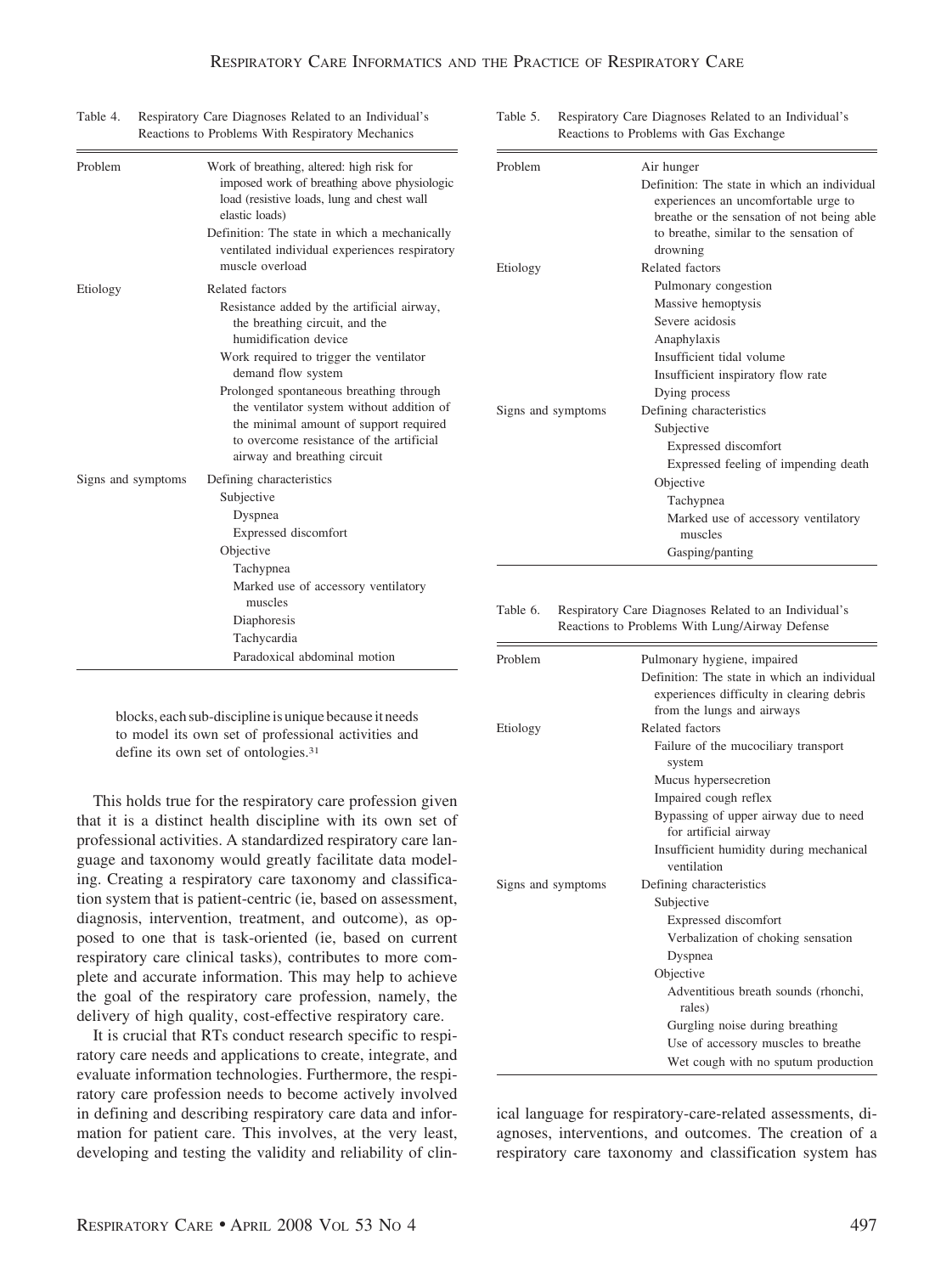

Fig. 1. Entity relationship diagram for respiratory care. In the figure, each concept/entity is represented as a rectangle with rounded corners. A relationship may represent an event that links the entities or merely a logical affinity that exists between the entities. Consider, for example, the entities Patient and Respiratory Therapist (RT). We can make the following assertions that link patients and RTs: (1) an RT cares for one or more patients, and (2) during a particular shift a patient is assigned to only one RT but may be cared for by more than one RT. The entity RT has the attributes of RT identification (ID), RT last name, RT first name, and Shift worked. The relationship between the RT and Patient entities is portrayed by the connecting line linking the 2 entities, and verb phrases describe the relationship. In caring for a patient, an RT may describe the patient's problems by assigning a respiratory diagnosis such as patient-ventilator dyssynchrony or air hunger, based on assessment. Each respiratory care diagnosis belongs to a diagnostic category, such as lung exchange or ventilatory assistance. Respiratory care interventions may be diagnostic or therapeutic in nature and a patient may receive more than one respiratory care intervention simultaneously. For example, a patient may require interventions to correct patient-ventilator dyssynchrony and altered work of breathing simultaneously. Moreover, each respiratory care intervention can be offered to more than one patient. The smaller rectangles (eg, impaired pulmonary hygiene) denote subtypes of the Respiratory Care Diagnosis rectangle. An identified patient problem (diagnosis) requires a particular intervention from the RT, and RT interventions can be linked to outcomes.

the potential to enhance the patient care process because they can subsequently be mapped/linked to other terminologies such as the Systematized Nomenclature of Medicine Clinical Terms. Mapping enhances the patient care process by enabling information sharing (ie, data collected for one purpose can be used for another purpose), the meaning of the data are not lost when migrated to databases with different formats and schemas, and cost and errors are minimized because entry of the same data does not have to be done multiple times.

A taxonomy and classification system specific to the practice of respiratory care facilitates accountability for processes and outcomes of care through standardized documentation of care. A standardized respiratory care vocabulary makes it easier to identify diagnoses, interventions, and outcomes that are specific to the practice of respiratory care. A possible benefit of this is improved reimbursement for respiratory care services, which may ease the financial burden some respiratory care departments identified as "cost centers" impose on their organizations. Another major benefit of a standardized vocabulary is that it helps to bridge the gap between research and practice by providing researchers with data needed to identify "best" practices, design decision-support systems, and determine efficient and effective utilization of respiratory care services. It is obvious that a respiratory care taxonomy and, ultimately, an ontology could help secure the future of the respiratory care profession.

#### **REFERENCES**

- 1. Greenes RA, Shortliffe EH. Medical informatics: an emerging academic discipline and institutional priority. JAMA 1990;263:1114– 1120.
- 2. Masys DR, Brennan PF, Ozbolt JG, Corn M, Shortliffe EH. ACMI debate: are medical informatics and nursing informatics distinct disciplines? J Am Inform Assoc 2000;7(3):304–312.
- 3. Blumenreich GA. The overlap between the practice of medicine and the practice of nursing. AANA J 1998;66(1):11–15.
- 4. Pierson DJ. What is respiratory care? Respir Care 1998;43(1):17–19.
- 5. Cottrell RR, Girvan JT, McKenzie JF. Principles and Foundations of Health Promotion and Education, 2nd ed. California Pearson;2002:3.
- 6. Leddy S, Pepper JM. Conceptual Bases of Professional Nursing, 6th ed. Pennsylvania: JB Lippincott; 2005.
- 7. Weilacher RR. AARC. 50 Years of Service. http://www.aarc.org/ member\_services/history.html. *Accessed January 16, 2008*.
- 8. Conference on the scientific basis of respiratory therapy. Final reports-summaries and recommendations. Am Rev Respir Dis 1974; 110(6 Pt 2):4–15.
- 9. Bureau of Labor Statistics, US Department of Labor. Occupational Outlook Handbook, 2006-07 edition, Respiratory Therapists. http:// www.bls.gov/oco/ocos084.htm. *Accessed January 16, 2008.*
- 10. American Association for Respiratory Care. AARC Statement of Ethics and Professional Conduct. Irving, Texas; 2000. http:// www.aarc.org/media\_center/position\_statements/ethics.html. *Accessed January 24, 2008*.